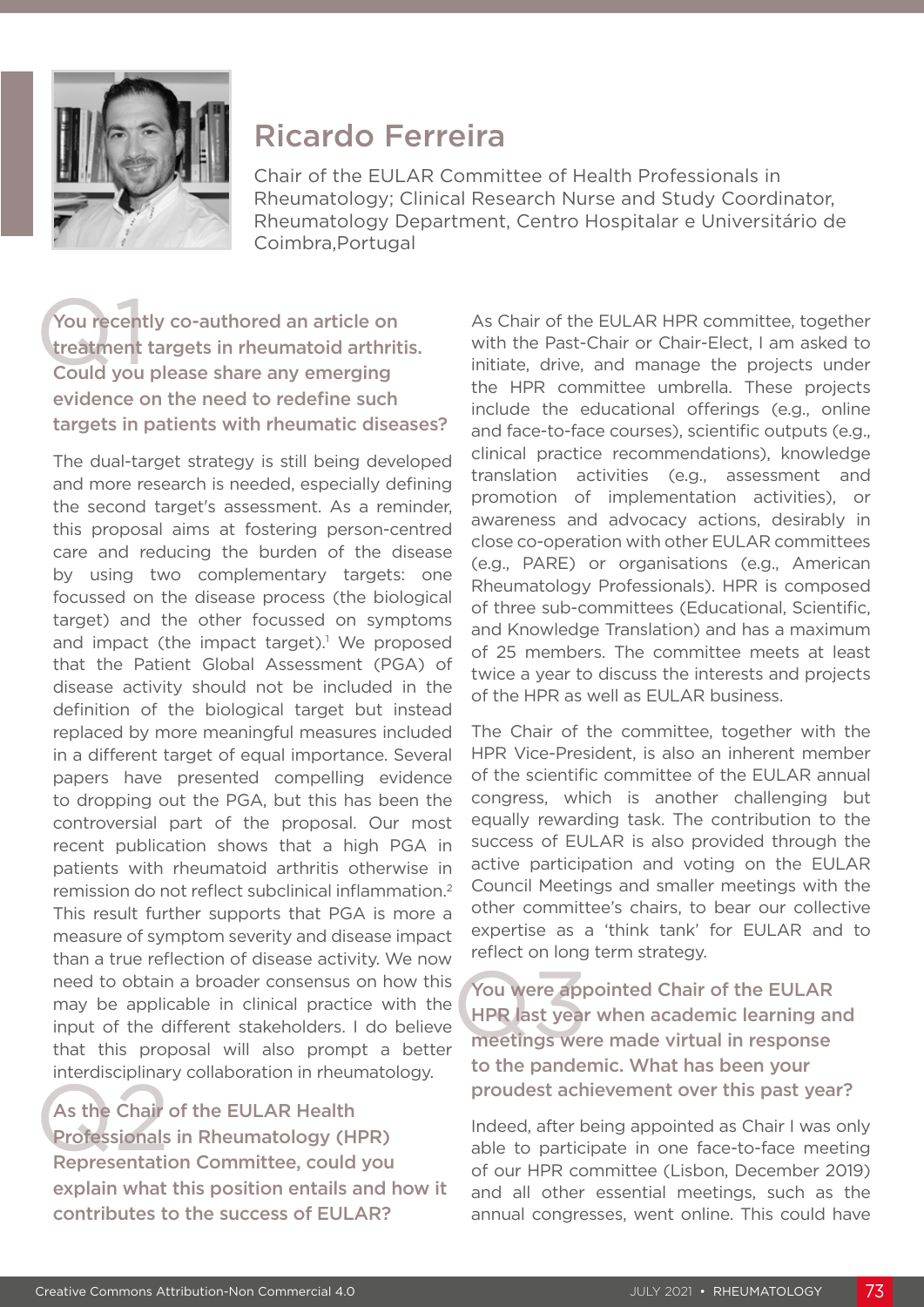*"The contribution to the success of EULAR is also provided through the active participation and voting on the EULAR Council Meetings and smaller meetings with the other committee's chairs, to bear our collective expertise as a 'think tank' for EULAR and to reflect on long term strategy."*

affected the commitment and motivation of committee members, but that was not the case. We were able to adapt and improve in different ways. For instance, after postponing the first HPR post-graduate course, a 2-day interaction in Madrid course with language facilitation (Spanish and Portuguese) for the first day, we changed it into an online interactive course with great success. We implemented some innovative engagement strategies, such as clinical case discussions during the weekdays, in a forum per group, facilitated by mentors, in preparation for the synchronous sessions on Fridays, when the lectures and workshops took place. We had more than 150 applications, from different continents, and with many rheumatologists applying.<sup>3</sup> We were also able to initiate new important projects, namely a task force to develop recommendations for the management of fatigue in people with inflammatory arthritis. However, some of the most important achievements, not only from this but from all committees, was the change in our internal organisation, which required new bylaws, changing the members. Being able to keep all HPR community engaged and active was a proud achievement, considering all the challenges we all have been through.

How have you How have you developed the skills to perform your role as Chair of this committee? How do you monitor the performance of the organisation?

I have been able to participate actively in all these activities as Chair thanks to the outstanding support from my predecessor, Rikke Helene Moe, and the excellent collaboration we had with the HPR Vice-President, Thea Vliet Vlieland, with monthly meetings and uncountable emails and WhatsApp discussions. We can say that the Chair has a more operational role and the Vice-President more an organisational one, but we work very closely. My previous role as member of the HPR scientific sub-committee for 4 years, the participation in some EULAR task forces and study groups also helped me to develop my skills. I have also made some short educational visits to other rheumatology departments in the Netherlands and France, which allowed me to see how other healthcare systems, and particularly how rheumatology, can be organised, e.g., in terms of multi-disciplinary collaboration, educational, or preventive interventions.

One of my best competences, I believe, is the capacity to observe and liaise to others, and I have watched the way other Chairs manage their committees and took some important advice.

To monitor all the activities, I have the support from the EULAR secretariat, and all documents (including periodic follow-up reports) are stored in an internal cloud, which the Chairs can monitor at all times. But, more importantly, we have strengthened the communication and given more autonomy to the leaders of the three HPR subcommittees. They can have their own meetings and we also meet and communicate quite often.

What is one<br>the EULAR H<br>multidisciplir What is one of the biggest challenges for the EULAR HPR in their goal to promote multidisciplinary collaboration in the treatment of rheumatic and musculoskeletal diseases in Europe?

EULAR involves, in all its initiatives, people from diverse background professions, different countries, sex balance, always patient representatives, and sometimes other stakeholders. However, despite this collaborative perspective when developing new products, for instance, clinical practice recommendations, their implementation is more difficult and depends a lot on the structure and organisation of countries' healthcare systems. Unfortunately, most of the countries are still centred in a biomedical paradigm, where the physician and the pharmacological treatments are the central